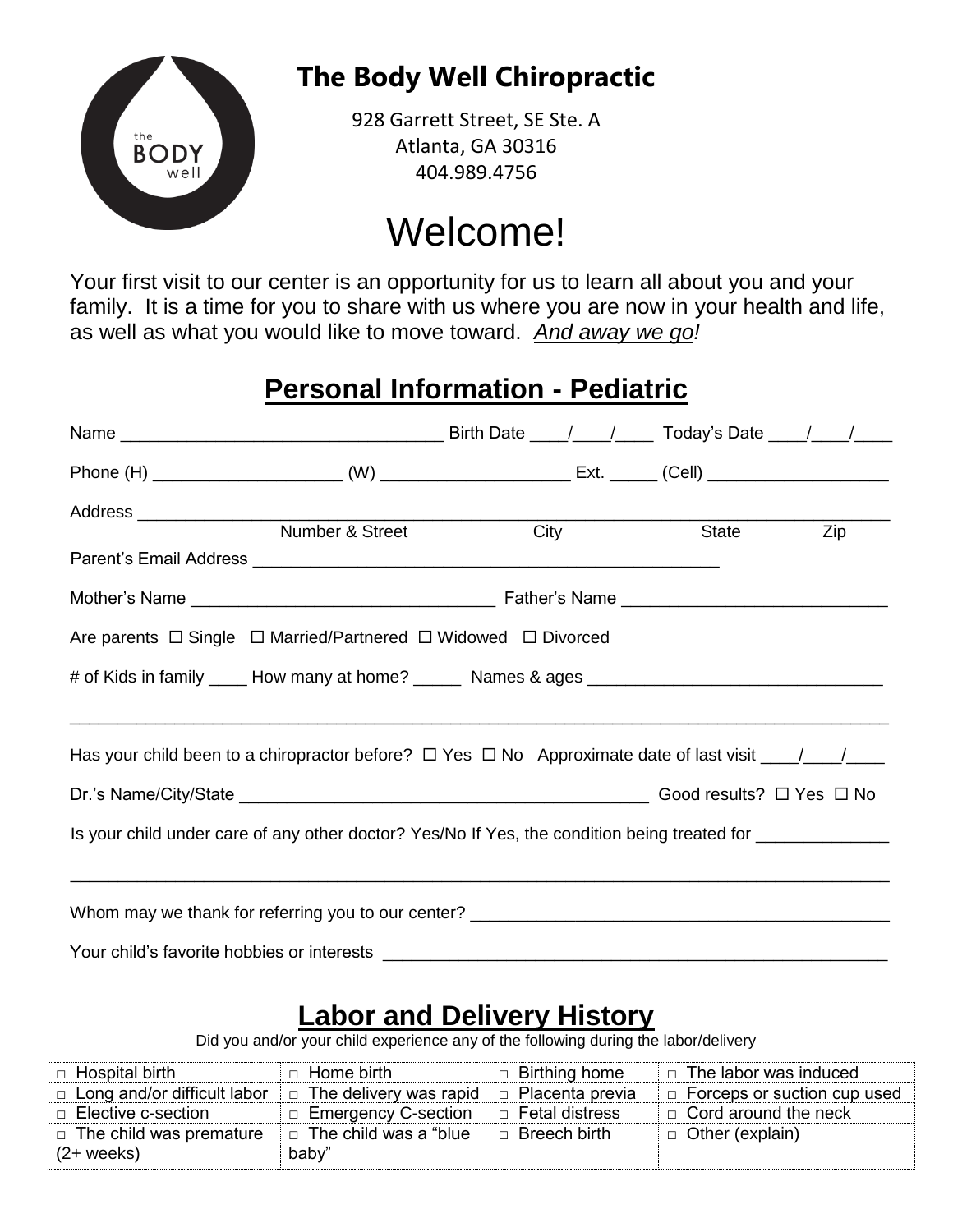| Please list reasons for any interventions/complications during labor and delivery                    |  |
|------------------------------------------------------------------------------------------------------|--|
| Rank mother's general stress level (0-10) during pregnancy ______________________                    |  |
| Did mother smoke during pregnancy? Yes/No                                                            |  |
| Any illness of mother during pregnancy? Yes/No If yes, please explain ______________________________ |  |
| List any drugs/medications (including over-the-counter) taken during pregnancy                       |  |

## **Let's Find Out Why You're Here…**

| If seeking chiropractic for a specific concern, has your child been treated for this concern before? Yes/No |
|-------------------------------------------------------------------------------------------------------------|
|                                                                                                             |
|                                                                                                             |
|                                                                                                             |
|                                                                                                             |
|                                                                                                             |
| Has your child received any antibiotics? If yes, how many times and list reason ____________________        |
|                                                                                                             |
| List any injuries ______________                                                                            |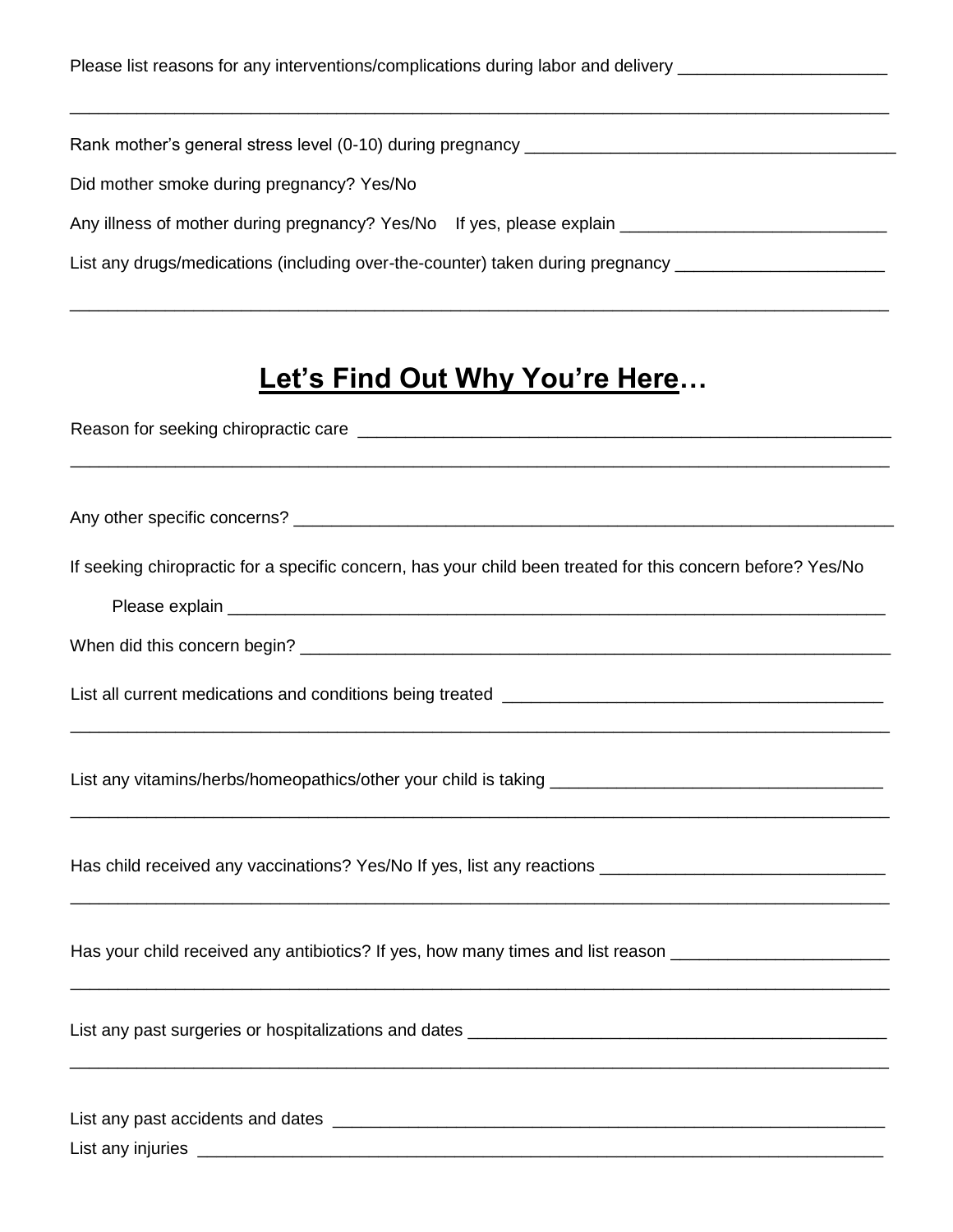| Has your child ever been under chiropractic maintenance care? ___________________ |  |  |
|-----------------------------------------------------------------------------------|--|--|
|                                                                                   |  |  |
|                                                                                   |  |  |
|                                                                                   |  |  |
| Is/was your child formula fed? Yes/No If yes, how long?                           |  |  |
| Any difficulty with bonding? Yes/No If yes, please explain _____________________  |  |  |
| Any behavioral problems? Yes/No If yes, please explain _________________________  |  |  |
| Does your child have regular bowel/bladder movements? Yes/No                      |  |  |

#### **Quality of Life Inventory**

If your child has experienced any of the following, please indicate by writing **C** (Current), **P** (Past) or **CP** (Current and Past).

| Fatigue            | Sinus problems         | Digestion problems             | Chronic ear infections/earaches         |
|--------------------|------------------------|--------------------------------|-----------------------------------------|
| <b>Diabetes</b>    | Frequent colds         | Nervousness                    | ___ Serious fall(s) or repetitive falls |
| Fainting           | Head injury            | ___ Sleeping problems          | Illnesses with a high fever             |
| Asthma             | Serious illness        | Difficulty focusing            | Trouble with bladder control            |
| Anxiety            | <u>_</u> __ Meningitis | ___ Seizures/Convulsions       | ___ Joint or muscle problems            |
| <b>Cold Sweats</b> | ___ Heart problems     | ___ Urinary problems           | Nausea                                  |
| Weakness           | Loss of balance        | ___ Mood swings                | Neck or back problems                   |
| <b>Dizziness</b>   | <b>Skin Conditions</b> | Low energy/tired               | Ringing in ears                         |
| Headaches          | <b>Ulcers</b>          | _ Allergies to foods           | Other                                   |
| Migraines          | Cancer                 | <b>Environmental allergies</b> |                                         |